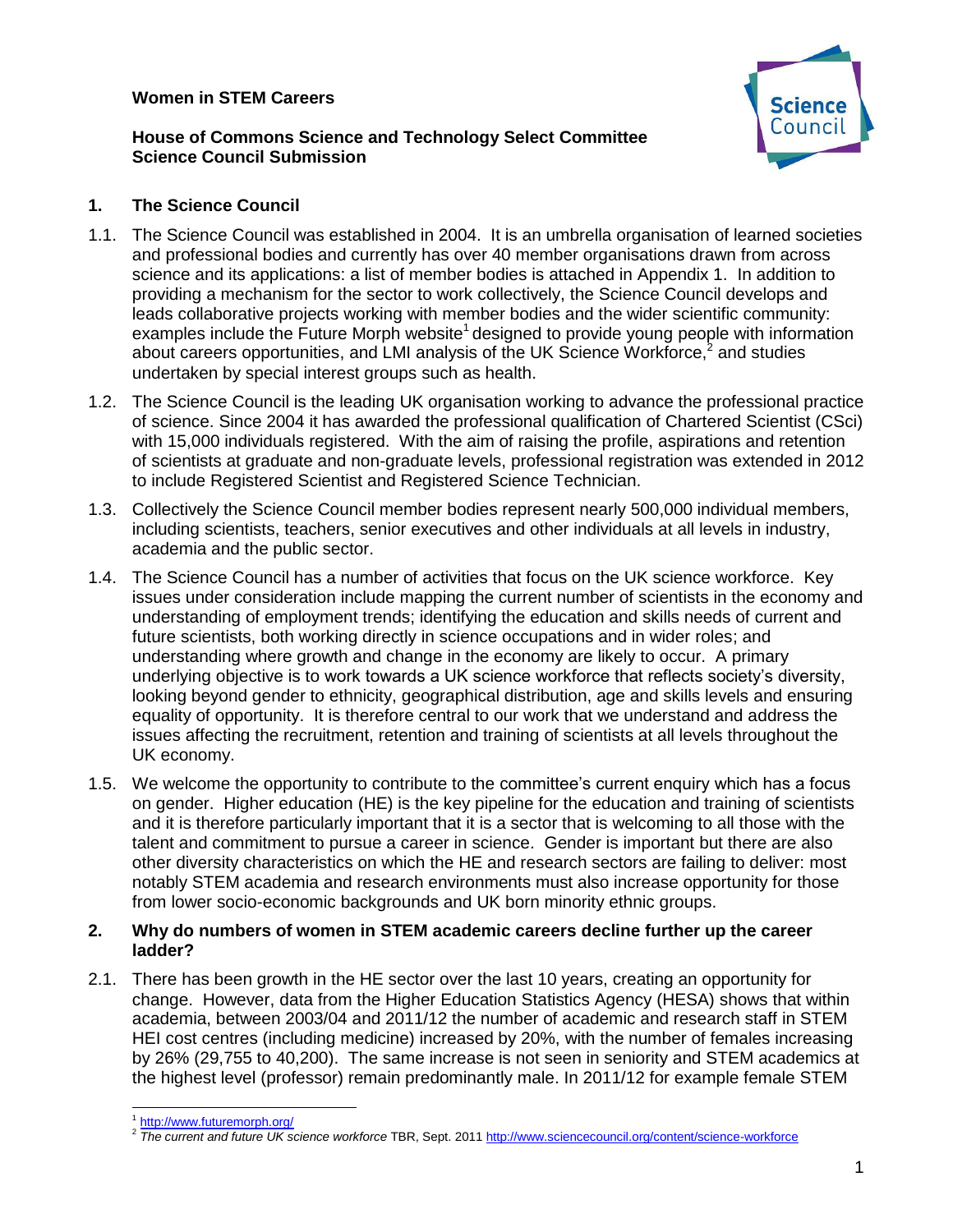professors made up only 17.1% of the STEM professorial cohort. There remain wide variations across institutions, subjects and departments.

- 2.2. The lack of female STEM academics at the highest level is compounded by the challenge that a first independent fellowship or permanent position will often be taken at around the age that a woman may start a family.<sup>3</sup> The Research Excellence Framework (REF) for example risked penalising women taking maternity leave. The Science Council welcomes the changes to the panel criteria adopted by all four UK funding bodies which will allow one less output per submission for each period of leave,<sup>4</sup> but academia will need to do very much more to create the flexible environment that will enable women to maintain and advance their careers alongside their family responsibilities.
- 2.3. There is some anecdotal evidence that women are attracted to working in areas of science with a multidisciplinary approach and where the application of the science is clear or where there are well established practices for supporting flexible working without affecting advancement and promotion. It would be useful to investigate this further and if research supports the proposition, to consider the implications for university departments
- 2.4. Beyond academia there has been positive progress towards achieving improved gender balance in the science workforce in recent years. For example, the Science Council's Register of Chartered Scientists is now 29% female with over 50% of Chartered Scientists under the age of 35 being women; this trend is continuing and is reflected in new registrations and in our new registers where 42% of Registered Scientists and 66% of Registered Science Technicians are female. Following a pilot benchmarking exercise in 2011, the Science Council now collects annual data from member bodies on the gender split in their own membership: in 2013 just over 35% of the total membership was female. While there are wide variations across the sector, the Science Council considers it essential to have this basic data in order to measure progress towards diversity and to assess the impact of ongoing diversity schemes and projects. The visibility of female case studies and role models has also increased substantially with a number of different programmes targeting this area of activity.<sup>5</sup> Learned societies and professional bodies play a key role particularly in highlighting leading female scientists in academia and beyond. For example 24 member bodies of the Science Council have had at least one female President at some time,<sup>6</sup> and 28% of those serving on the governance committees of our member bodies are female. There has also been an increase in the number of female chief executives from 2 (7%) in 2005 to 15 (37%) in 2013.
- **3. When women leave academia, what careers do they transition into? What are the consequences of scientifically trained women applying their skills in different employment sectors?**

### **Women in the wider STEM workforce**

- 3.1. A key concern for the Science Council has been to understand at what point and why those with science skills and education leave science jobs, as well as why many highly qualified women appear to remain in academic and research posts for many years without achieving progression, even though there is strong demand for their skills in other sectors of the science economy where gender issues are increasingly being addressed and overcome.
- 3.2. Data suggests that 51% of STEM graduates do not enter scientific occupations. Research published by the UK Department for Business, Innovation and Skills (BIS) in March 2011, STEM Graduates in Non-STEM jobs,<sup>7</sup> found that there were a variety of reasons for this, but one of the key issues was the difficulty in defining STEM employment in the absence of a generally

  $3$  Prof Athene Donald, Unlocking potential – The Smith Institute June 2011

<sup>&</sup>lt;sup>4</sup> [http://www.ref.ac.uk/media/ref/content/pub/panelcriteriaandworkingmethods/01\\_12.pdf](http://www.ref.ac.uk/media/ref/content/pub/panelcriteriaandworkingmethods/01_12.pdf)

<sup>&</sup>lt;sup>5</sup> <http://www.sciencecouncil.org/content/role-models-and-case-studies-report>

<sup>&</sup>lt;sup>6</sup> <http://www.sciencecouncil.org/content/celebrating-international-womens-day-2013>

<sup>7</sup> <http://www.bis.gov.uk/assets/biscore/further-education-skills/docs/s/11-771-stem-graduates-in-non-stem-jobs.pdf>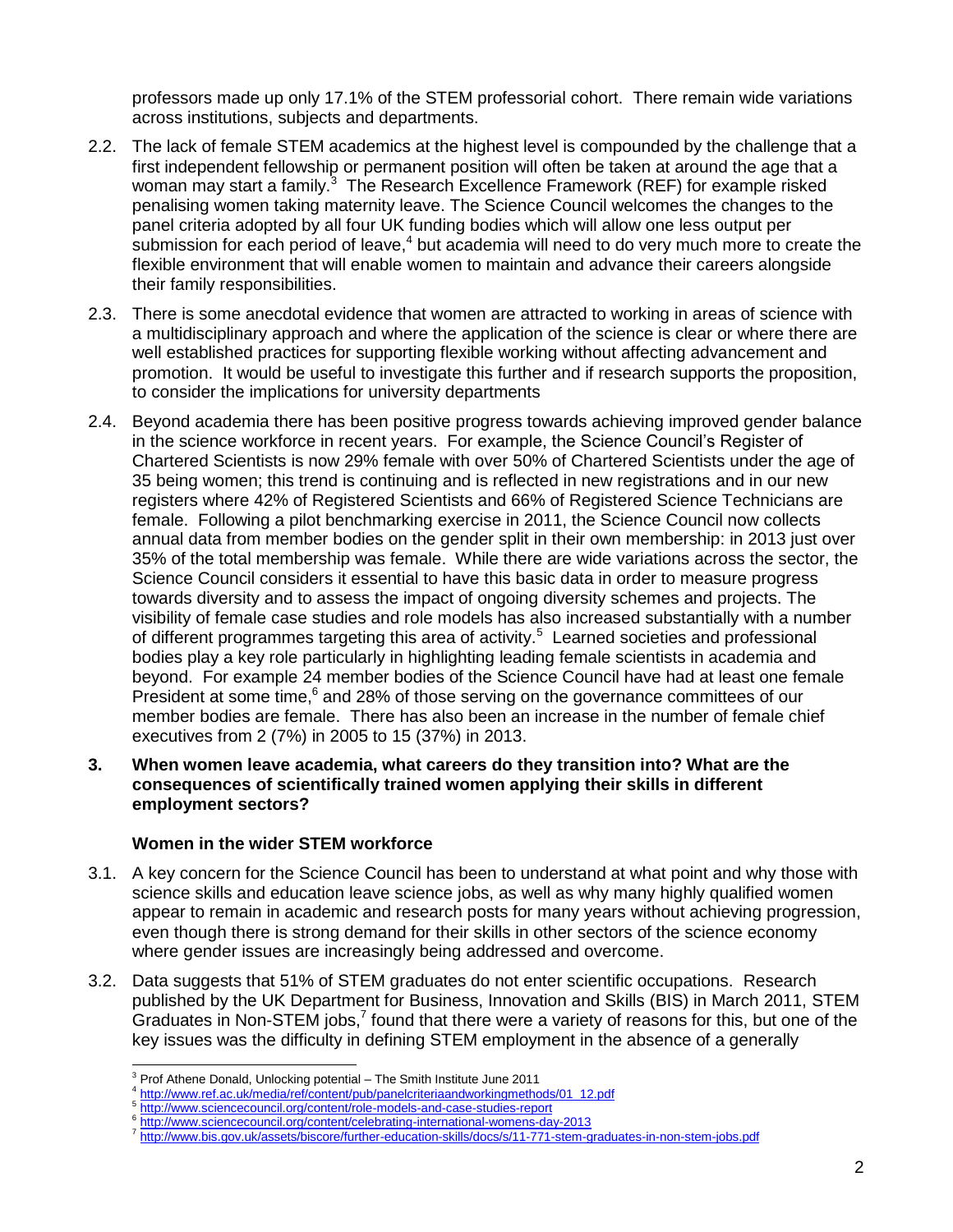accepted definition of either a STEM job or STEM skills: neither Standard Occupational Classification (SOC) system codes nor Standard Industrial Classification (SIC) codes are particularly helpful. It is worth noting that this research, which focused on recent graduates and postgraduates, did not identify any strong gender differences. The research found that individuals were, in many cases consciously choosing to study undergraduate degrees in STEM subjects as a means of accessing careers unrelated or only loosely related to STEM as they had identified the premium that employers place on graduates with STEM degrees.

3.3. Following a review of the types of roles undertaken by Chartered Scientists the Science Council has produced summary profiles of 10 different types of scientist careers,<sup>8</sup> which serves to illustrate the different ways in which STEM qualifications and skills are used in the economy. It is significant that for most people the term 'scientist' is narrowly associated with careers in academic or research environments but demand for individuals with deep science skills is very strong in other sectors, including regulation and monitoring, high tech innovation and entrepreneurial businesses, communication and policy. Academia and research scientists are a relatively small proportion of the overall STEM workforce (a total of approximately 200,000) and the matrix of 10 types of scientist has assisted in understanding demand for scientists elsewhere in the economy and help to shape careers messages and information, as well as workforce research

# **The UK STEM workforce**

- 3.4. In 2010 the Science Council commissioned its first research into the UK science workforce aiming to identify the numbers working in science at all levels. The research provided comprehensive data on the current UK science workforce<sup>9</sup>, profiling employment across skills levels, and providing a view on the future workforce and where demand is likely to be highest. Unlike previous methodologies that focused on a relatively narrow band of science or engineering employment sectors, this research uses a new analysis that enables the identification of the science workforce across the entire economy regardless of the employment sector. New definitions were established for primary science workers, secondary science workers and non-science workers and the sectors were classified as core science, related science and non-science, and the gender balance in different employment sectors (see Appendix 2). Key findings with regard to gender were:
	- There are 5.8m people employed in the science workforce in the UK with 37.4% of those located in the South East, East and London.
	- Health and education sectors employ 60% of the science workforce
	- Overall the primary science workforce has a gender balance of 60/40 male/female (close to the UK working population of 54/46 male/female). Within the primary science workforce a number of subsectors have significantly higher proportions of male employees, including ICT where 91% are male
	- In the secondary science workforce the gender balance is 44% male to 56% female. In sectors such as textiles, health, pharmaceuticals and education a far higher proportion of women work in secondary science roles than in primary science roles.
	- The gender balance for primary science workers in non-science sectors is strikingly different with 73% male to 27% female.
	- The average hourly wage for women is higher in secondary science occupations than in primary science occupations
- 3.5. This research presents a different picture of the employment of women in the workforce to that

e<br>B<http://www.sciencecouncil.org/content/10-types-scientist-%E2%80%93-science-jobs-are-not-all-same><br><sup>9</sup> The current and future UK science workforce, TBR report prepared for the Science Council, 2011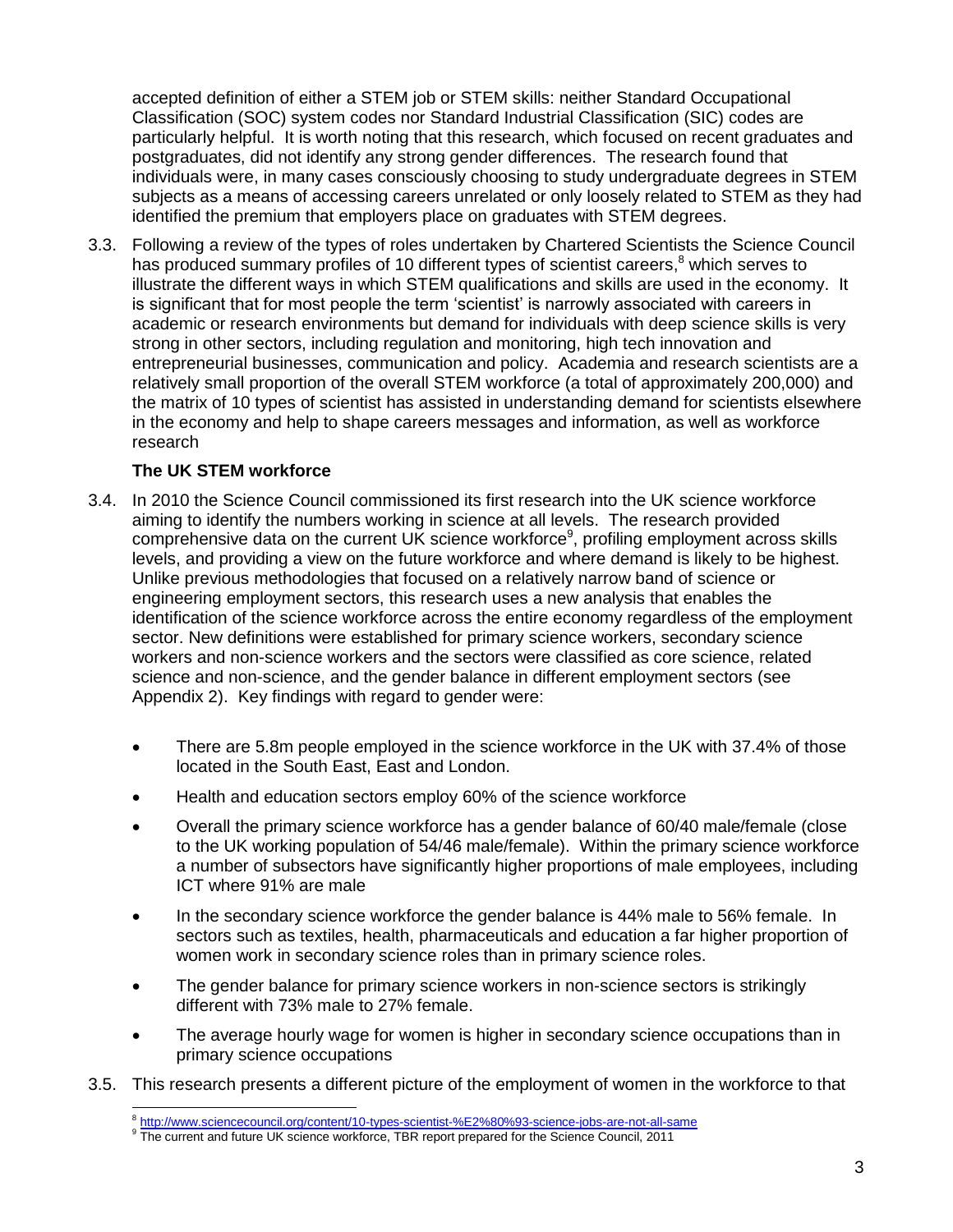shown in the UKRC data of 2010<sup>10</sup> which identified that only 5.3% (674,000) of working women are employed in any SET occupation, compared to 31.3% for all working men in a total of 5.5 million women and men in SET occupations.

3.6. Looking forward, it would be helpful to understand how well STEM sectors are performing relative to each other and to the wider economy.

#### **4. What should universities and the higher education sector do to retain women graduates and PhD students in academic careers? Are there examples of good practice?**

- 4.1. The factors affecting the participation of women are varied, complex and often interconnected. In addition, the different disciplines and employment sectors are at varying levels of development and face different issues such as a shortage of women graduates: it is therefore likely that a range of measures and resources are needed to effect lasting change, including in particular some that target behaviours, attitudes and transparency. While this inquiry is focused on academia, it is important to note that there are lower proportions of women in senior science and technical posts beyond academia (and in particular within Government) and many of the barriers remain the same. However, it is also notable that in the NHS, there has been significant change in the numbers of women being appointed to senior science based positions and for many senior women scientists the NHS is perceived as a welcoming and flexible employer.
- 4.2. In consultations within the Science Council community key issues of poor promotion practices, poor recruitment practices and lack of work-life balance in academia are consistently raised as major concerns with regard to gender issues in academia. While the majority of programmes have focused on the HE sectors (most notably the Athena Project and Athena Swan Awards) perhaps because of its cohesion and easy identification, as well as its importance in terms of pipeline of women in the wider science workforce, there has been less work undertaken to encourage HE to learn from and introduce successful diversity programmes that have transformed many UK and international science based industries. These sectors have tended to develop and embed diversity policies that include gender, but work across all diversity characteristics: they have well established monitoring and reporting processes and often champions at Board level.

### **The work of Science Council members**

- 4.3. Through collaboration and shared learning several professional bodies have developed their own initiatives to encourage and support good practice in their disciplines. For example, the Institute of Physics established the Juno initiative<sup>11</sup> following a review of best practice in physics departments. The Juno project differs from the Athena Swan awards in that it enables departments to proceed without the involvement of the Vice Chancellor and includes three levels of awards for departments: Supporter, Practitioner and Champion. The number of departments recognised with the Juno awards so far are 21, 11 and 7 respectively.
- 4.4. The Institute of Physics and Royal Society of Chemistry collaborated with the Athena Project and have continued to build on this work, acknowledging that:

*"Good practice benefits all, staff and students, men and women. However, bad practice adversely affects women's careers more than men's."*<sup>12</sup>

4.5. Within Science Council member bodies there is increasing awareness that diversity activities must now move beyond gender and enhance wider diversity in the workforce. The Royal Society of Chemistry's report also highlights a key driver for change:

> *"The age profile of the department, and the diversity of its staff, makes a difference. Young men and women with families have different expectations and needs from their older*

 <sup>10</sup> [http://www.theukrc.org/files/useruploads/files/final\\_sept\\_15th\\_15.42\\_ukrc\\_statistics\\_guide\\_2010.pdf](http://www.theukrc.org/files/useruploads/files/final_sept_15th_15.42_ukrc_statistics_guide_2010.pdf)

<sup>&</sup>lt;sup>11</sup> <http://www.iop.org/policy/diversity/initiatives/juno/>

<sup>&</sup>lt;sup>12</sup> Planning for Success: Good Practice in University Science Departments, Royal Society of Chemistry, 2008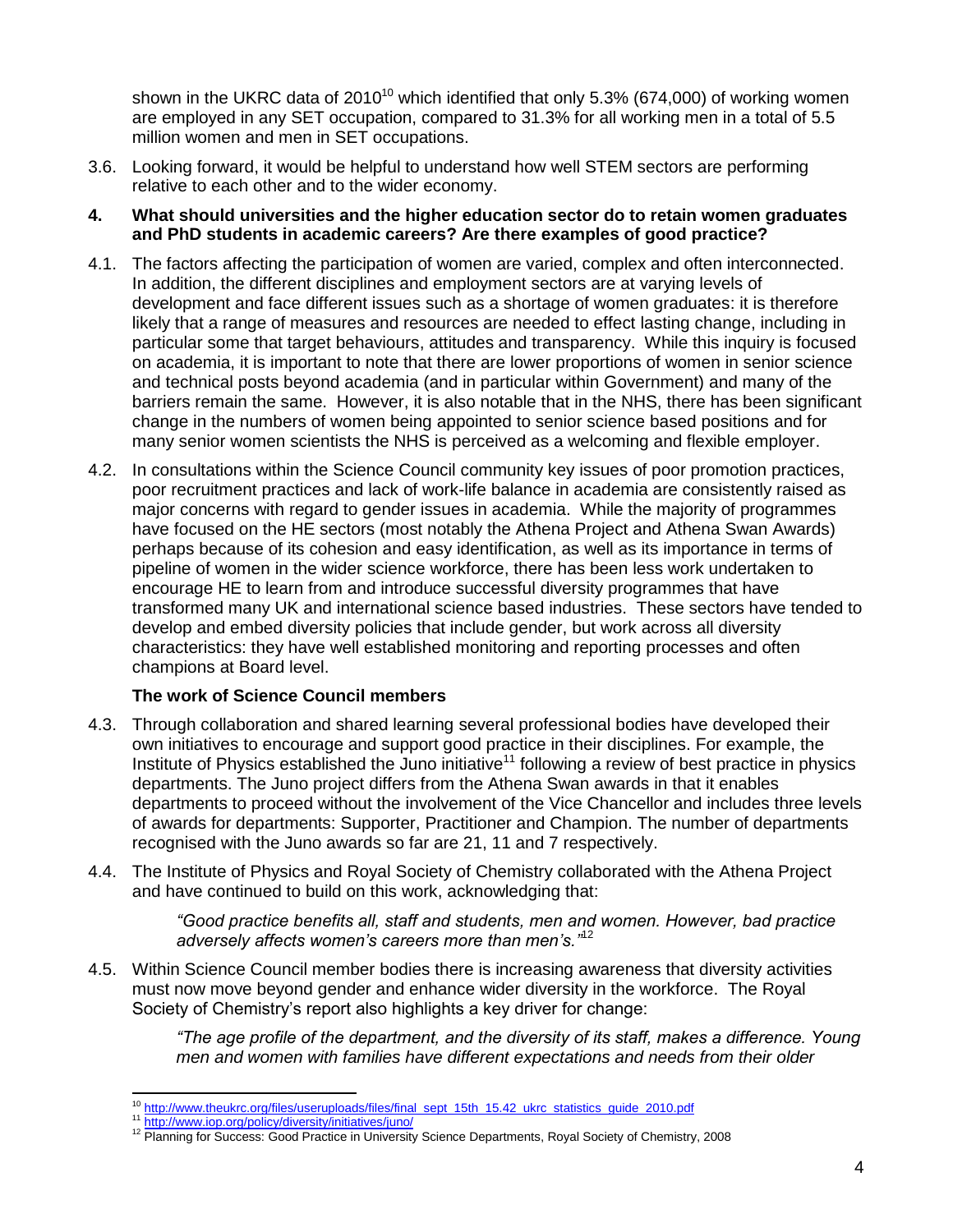*colleagues. Those younger staff members' careers (and their science) cannot thrive unless the working culture of the department reflects the reality of dual career partnerships."*

- 4.6. Other useful work includes the London Mathematical Society's recent publication<sup>13</sup> which refines the Royal Society of Chemistry's 2008 findings and sets out Five Principles of Good Practice that are readily transferrable to other university departments and other employment sectors. The principles are:
	- Principle 1: A robust organisational framework to deliver equality of opportunity and reward.
	- Principle 2: Appointment, promotion and selection processes and procedures that
	- encourage men and women to apply for academic posts at all levels. Principle 3: Departmental structures and systems that enable men and women to progress
	- and continue in their careers. Principle 4: Departmental organisation, structure, management arrangements and culture
	- that are open, inclusive and transparent and encourage the participation of all staff.
	- Principle 5: Flexible approaches and provisions that encompass the working day, the working year and a working life and enable individuals, at all career and life stages, to maximise their contribution to mathematics, their department and institution.
- 4.7. Another well respected initiative is the Daphne Jackson Trust<sup>14</sup> which awards Fellowships to enable scientists, engineers and technologists to return to work following a career break. Many Science Council members support the Trust which has an excellent record of success and would benefit from greater financial support.
- 4.8. The Science Council is supporting the professional bodies' contribution to increasing diversity across all areas, facilitating collaboration and the sharing of learning as well as developing good practice, targets and leadership with the aim creating opportunities for collaboration particularly where individual action would be uneconomical. Additionally through this project we will also be working with our member bodies to establish methodologies for benchmarking and tracking progress, including data collection. Potential areas for collaboration and sharing practice include:
	- formal and informal mentoring schemes using networks of members
	- targeted career development programmes
	- schemes to raise the profile of women within the organisations
	- sharing of good practice in promoting women to senior appointments within voluntary organisations
	- benchmarking individual organisation's performance within the sector
- 4.9. There has been progress in other employment sectors but the Science Council considers that more needs to be done to translate this learning and experience into HE and STEM sectors more generally. For example, Lord Davis's report for BIS, *Women on Boards* <sup>15</sup> identified a number of factors preventing women from reaching senior positions on corporate boards including: a lack of flexible working, difficulty in reaching an acceptable work-life balance within a long-hours culture and disillusionment at their lack of career progression. Many of these factors will also be present in the STEM workforce. For example, a lack of part-time roles available at more senior levels in STEM and the perceived effect of part-time working on progression may well perpetuate the issues. There remains much yet to be done to ensure that employers in the STEM sectors facilitate career breaks for women, support returners and increase the ability of both men and women in the STEM workforce to progress their careers alongside family

 <sup>13</sup> Good Practice Scheme, Women in Mathematics, London Mathematical Society, 2013

<sup>&</sup>lt;sup>14</sup> <http://www.daphnejackson.org/>

<sup>15</sup> <http://www.bis.gov.uk/assets/biscore/business-law/docs/w/11-745-women-on-boards.pdf>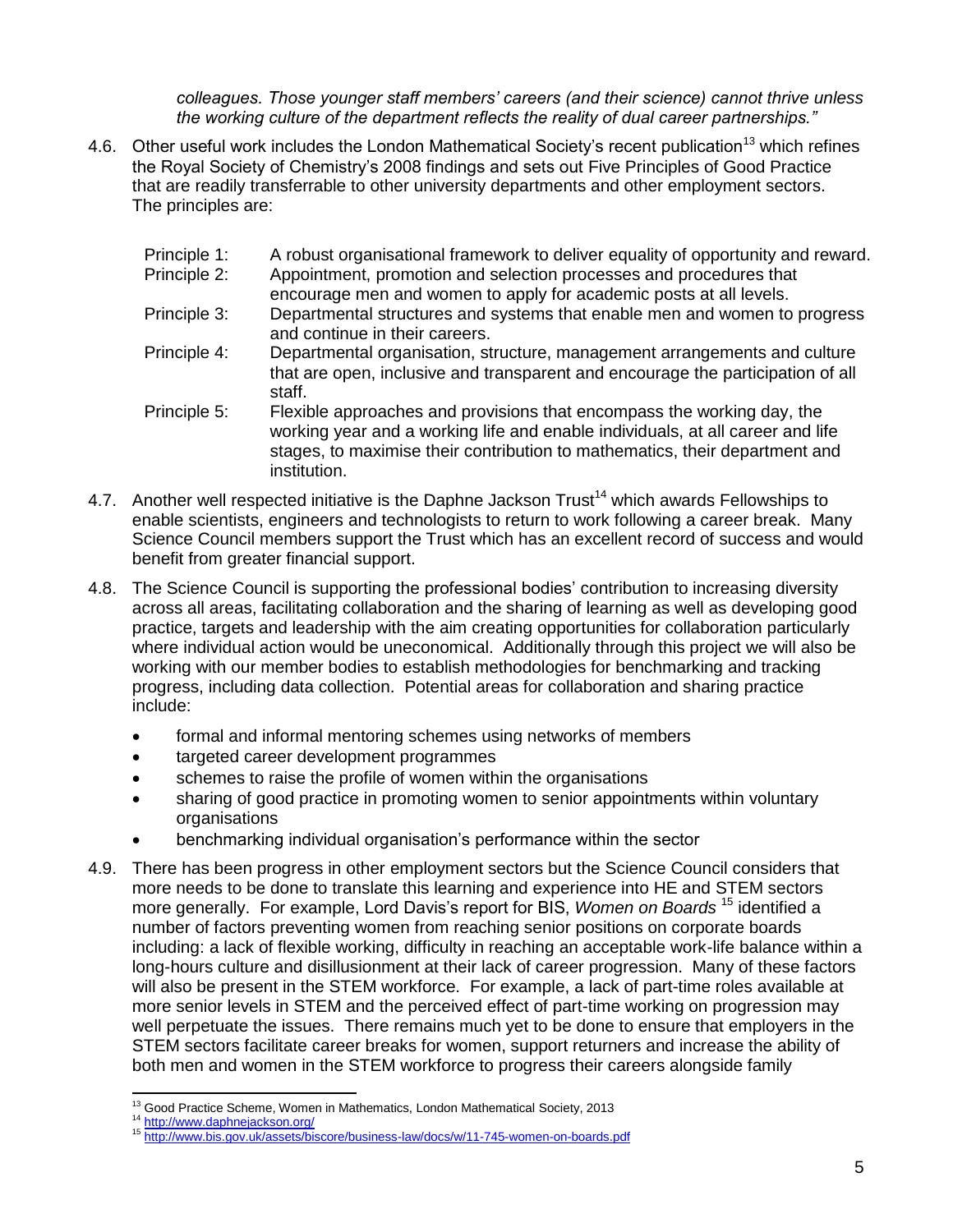responsibilities.

4.10. We know for example, that in the UK, part-time work is often 16-18 hours per week and is more common in low paid and low skilled jobs and that part-time work is typically less available in higher grade occupations. However, in Scandinavia, part-time work can commonly mean up to 30 hours and is more frequently available for employees working in managerial, professional and technical roles. It is believed that this accounts for some of the lower gender pay gap in Scandinavian countries when compared with the UK, which suggests that more flexible working practices could be integral to reducing gender inequalities.<sup>16</sup>

# **5. What role should the Government have in encouraging the retention of women in academic STEM careers?**

- 5.1. Leadership will be necessary from within STEM if good practice is to be embedded across the employment sectors and Government has a potential role to play in fostering leadership and championing change and success. This may be not necessarily mean focusing only on gender and indeed, there is potentially much to gain from embedding ambitions regarding women's participation in STEM within the wider diversity programmes. However, the Science Council considers it will remain important for pan-STEM and UK-wide approaches to be developed on these issues, especially with regard to collection of data and monitoring progress. With the demise of the UKRC we understand from BIS that the intention is that the Royal Academy of Engineering will provide leadership and development for engineering and technology and the Royal Society will do the same for science. However, that leadership must acknowledge and engage with the very large numbers of other organisations working to increase the numbers of women in the STEM workforce.
- 5.2. The vast majority of these organisations receive no financial assistance or other support from government and depend on voluntary effort and sources of funding. Nevertheless they can be very effective and innovative, and like many of the Science Council bodies, provide leadership and a voice in their specialist fields. Many focus on a single aspect of diversity such as gender, an employment sector, geographical area or age group. There are also specialist organisations working with returners in academia, others work only in ICT, for BME women, or in biosciences, public sector or a specific geographical location; some focus on supporting young aspirant women scientists and engineers and others produce specialist careers information and web support for those still in secondary education. The range is certainly diverse, but overall these smaller organisations provide a huge resource in a complex field where no single solution is likely to provide a fix. They are able to respond to the needs of individual women and support, mentor and champion the role of women in science. Their specialist knowledge and links enable them to respond to the specific circumstances in their sub-sector in a way that a universal pan-STEM, UK-wide organisation cannot.
- 5.3. The Science Council would not be in favour of introducing quotas for HE but would encourage Government to consider specific initiatives towards improving transparency with organisations being expected to report on the numbers of women present at senior levels and on their recruitment and retention practices. This is an approach that would be easy to adopt across university departments and could help to focus attention and effort on where least progress is being made.

 <sup>16</sup> [http://www.equalityhumanrights.com/uploaded\\_files/research/16\\_flexibleworking.pdf](http://www.equalityhumanrights.com/uploaded_files/research/16_flexibleworking.pdf)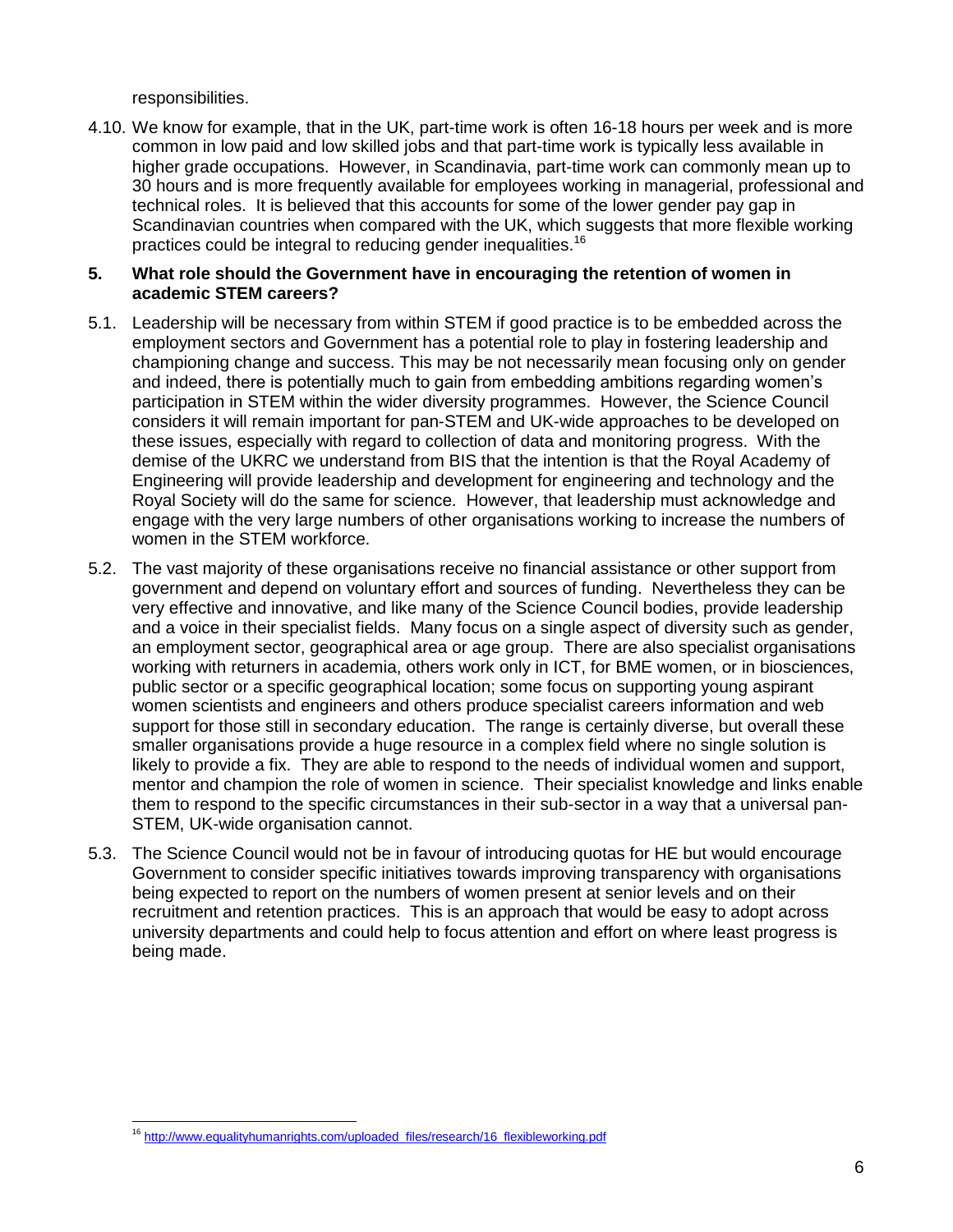Appendix 1

### **Member Bodies of the Science Council - August 2013**

Association for Clinical Biochemistry and Laboratory Medicine Association of Neurophysiological Scientists Association for Science Education British Academy of Audiology British Association of Sport and Exercise Science British Computer Society British Psychological Society British Society of Soil Scientists Chartered Institution of Water and Environmental Management College of Podiatry Energy Institute Geological Society of London Institute of Biomedical Science Institute of Brewing and Distilling Institute of Corrosion Institute of Food Science and Technology Institute of Marine Engineering, Science and Technology Institute of Materials, Minerals and Mining Institute of Mathematics and its Applications Institute of Measurement and Control Institute of Physics and Engineering in Medicine Institute of Physics Institute of Science and Technology Institute of Water Institution of Chemical Engineers Institution of Environmental Sciences London Mathematical Society Mineralogical Society Nuclear Institute Oil and Colour Chemists' Association Operational Research Society Physiological Society Royal Astronomical Society Royal Meteorological Society Royal Society of Chemistry Royal Statistical Society Society for Cardiological Science and Technology Society for General Microbiology Society of Biology Society of Dyers & Colourists The Organisation for Professionals in Regulatory Affairs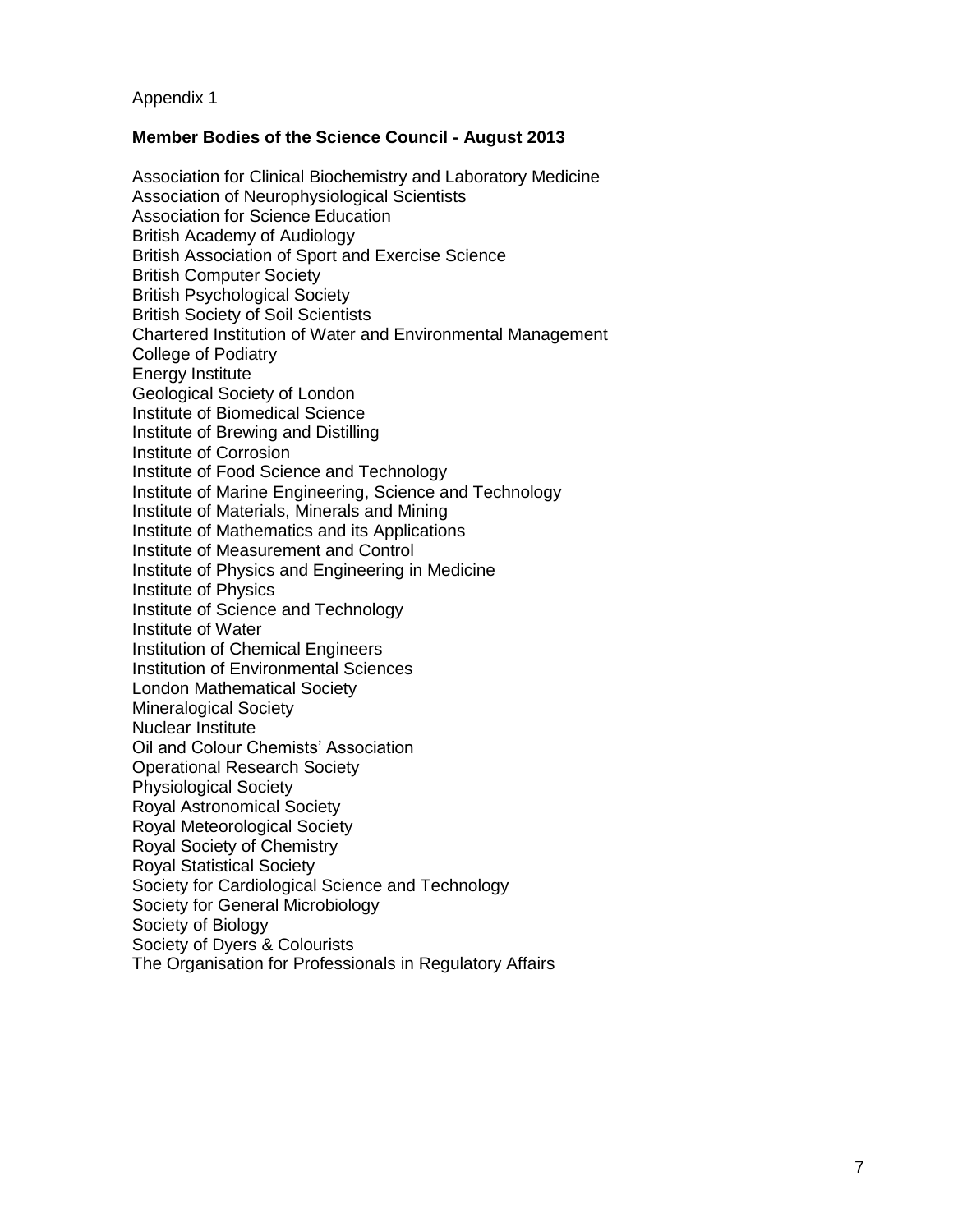# **Appendix 2**

#### **Extracts from The current and future UK science workforce Report prepared for the Science Council by TBR, 2011**

This research uses a new analysis considering the science workforce across the entire economy, rather than looking at total employees within science based industries. This innovative approach enables an understanding of the true size and scope of the science workforce across the economy, rather than limiting the research to considering scientists working in a narrow band of science sectors.

The definitions of the science workforce used for this report are:

- Primary science workers: workers in occupations that are purely science based and require the consistent application of scientific knowledge and skills in order to execute the role effectively.
- Secondary science workers: workers in occupations that are science related and require a mixed application of scientific knowledge and skills alongside other skill sets, which are often of greater importance to executing the role effectively.
- Non-science workers: workers in occupations that are not science based and have no requirement for science based knowledge or skills.

Sectors are also classified as:

- Core science sectors: sectors that are primarily science based in their core activity.
- Related science sectors: sectors in which the primary activity is not necessarily science based but have a strong relationship to science.
- Non-science sectors: sectors which have no science based or related activity.



Chart 1 Employment split by Sub-Sector, Region and Gender – Primary Workers